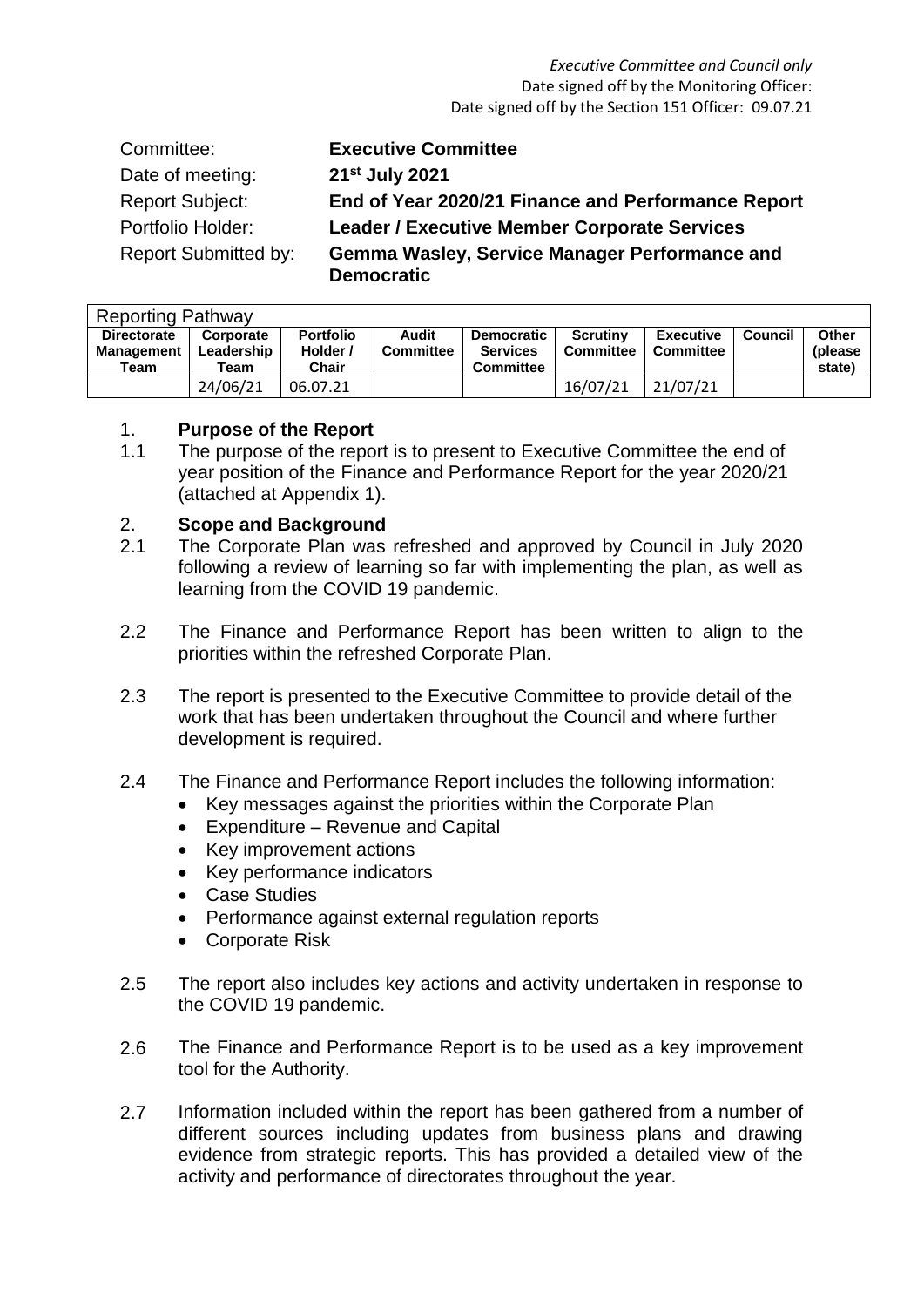- 2.8 The report forms part of an on-going process of development within the Council's Performance Management Framework in identifying further areas for improvement and areas of good practice and performance.
- 2.9 The key themes and notable activity across the Council are included in Appendix 1.

#### 3. **Options for Recommendation**

- 3.1 The Finance and Performance Report has been approved by CLT at their meeting on 24<sup>th</sup> June 2021.
- 3.2 The Report has been considered by Corporate Overview Scrutiny Committee at their meeting on  $16<sup>th</sup>$  July 2021, any comments from this meeting will be fed back verbally to the Executive Committee.

# 3.2.1 **Option 1**

Provide suggestions to the content of the Finance and Performance Report in order to make it more efficient and effective as a management tool.

# 3.2.2 **Option 2**

Accept the information as presented.

#### 4. **Evidence of how does this topic supports the achievement of the Corporate Plan / Statutory Responsibilities / Blaenau Gwent Wellbeing Plan**

4.1 The Council has a responsibility to provide performance related information to the public in order to scrutinise the Council's performance and to gauge how well the Council is doing. There is also a requirement for Members to scrutinise the Council's performance. Reporting of such information contributes to the Council's Performance Framework.

# 5. **Implications Against Each Option**

5.1 *Impact on Budget (short and long term impact)* Financial information is included within Appendix 1 and is split per directorate.

#### 5.2 *Risk including Mitigating Actions*

Risk information is included within Appendix 1 and is split per directorate.

5.2.1 The Finance and Performance Report acts as a key monitoring tool for the Council and is considered by external regulators which can have an impact on the reputation of the Council.

# 5.3 *Legal*

There are no legal implications arising from this report.